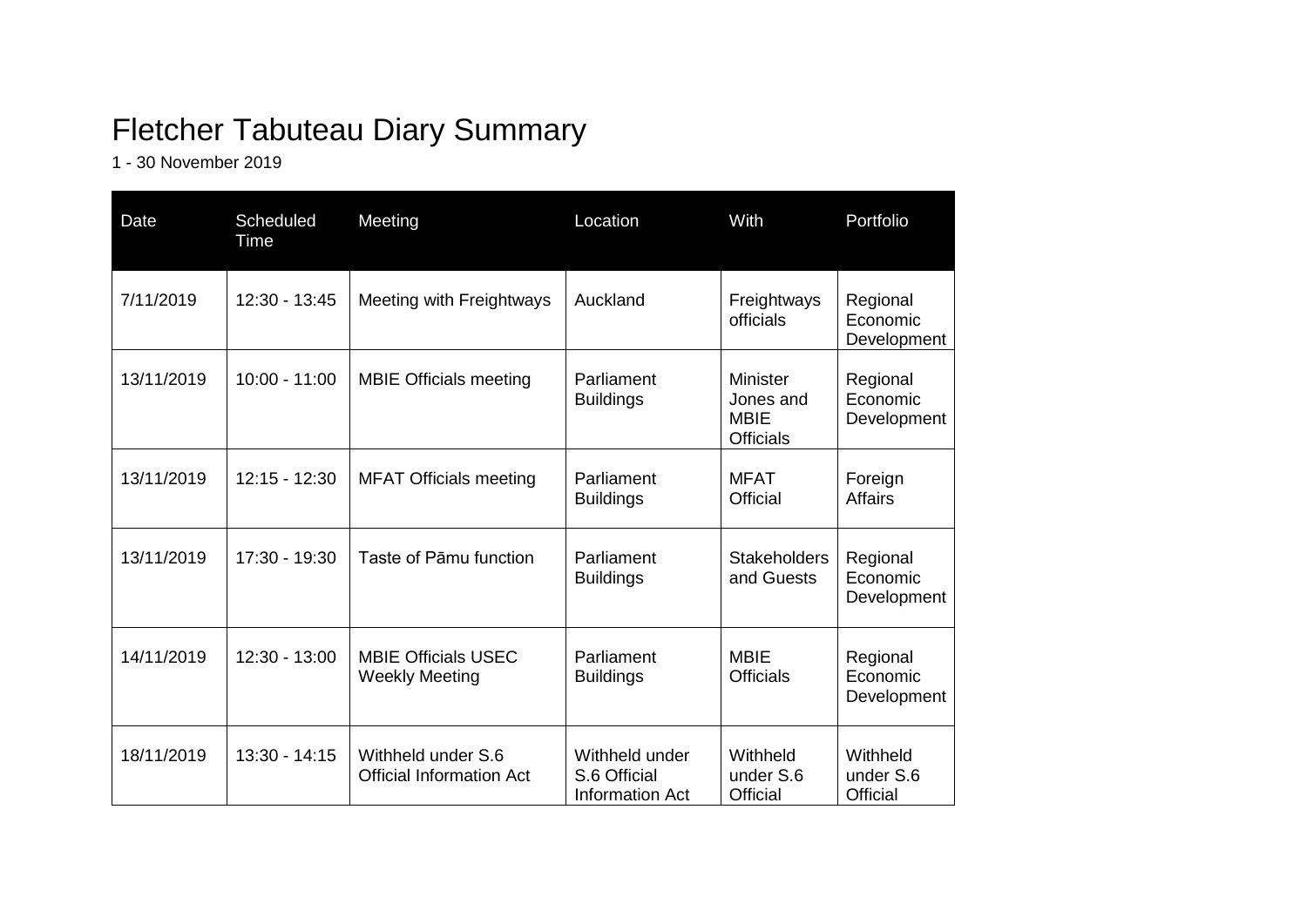|            |                 |                                                       |                                                          | Information<br>Act                                             | Information<br>Act                                             |
|------------|-----------------|-------------------------------------------------------|----------------------------------------------------------|----------------------------------------------------------------|----------------------------------------------------------------|
| 20/11/2019 | $13:10 - 13:40$ | <b>VLOG for the PGF</b><br>Announcement               | Parliament<br><b>Buildings</b>                           | Stakeholder                                                    | Regional<br>Economic<br>Development                            |
| 20/11/2019 | 15:00 - 15:30   | Withheld under S.6<br><b>Official Information Act</b> | Withheld under<br>S.6 Official<br><b>Information Act</b> | Withheld<br>under S.6<br>Official<br>Information<br>Act        | Withheld<br>under S.6<br><b>Official</b><br>Information<br>Act |
| 21/11/2019 | 08:30 - 09:30   | <b>PGF Announcement</b>                               | Wellington                                               | <b>Minister</b><br>Sage and<br><b>Stakeholders</b>             | Regional<br>Economic<br>Development                            |
| 26/11/2019 | 12:30 - 13:45   | Withheld under S.6<br><b>Official Information Act</b> | Withheld under<br>S.6 Official<br><b>Information Act</b> | Withheld<br>under S.6<br>Official<br>Information<br>Act        | Withheld<br>under S.6<br><b>Official</b><br>Information<br>Act |
| 26/11/2019 | 14:00 - 15:00   | Withheld under S.6<br><b>Official Information Act</b> | Withheld under<br>S.6 Official<br><b>Information Act</b> | Withheld<br>under S.6<br><b>Official</b><br>Information<br>Act | Withheld<br>under S.6<br><b>Official</b><br>Information<br>Act |